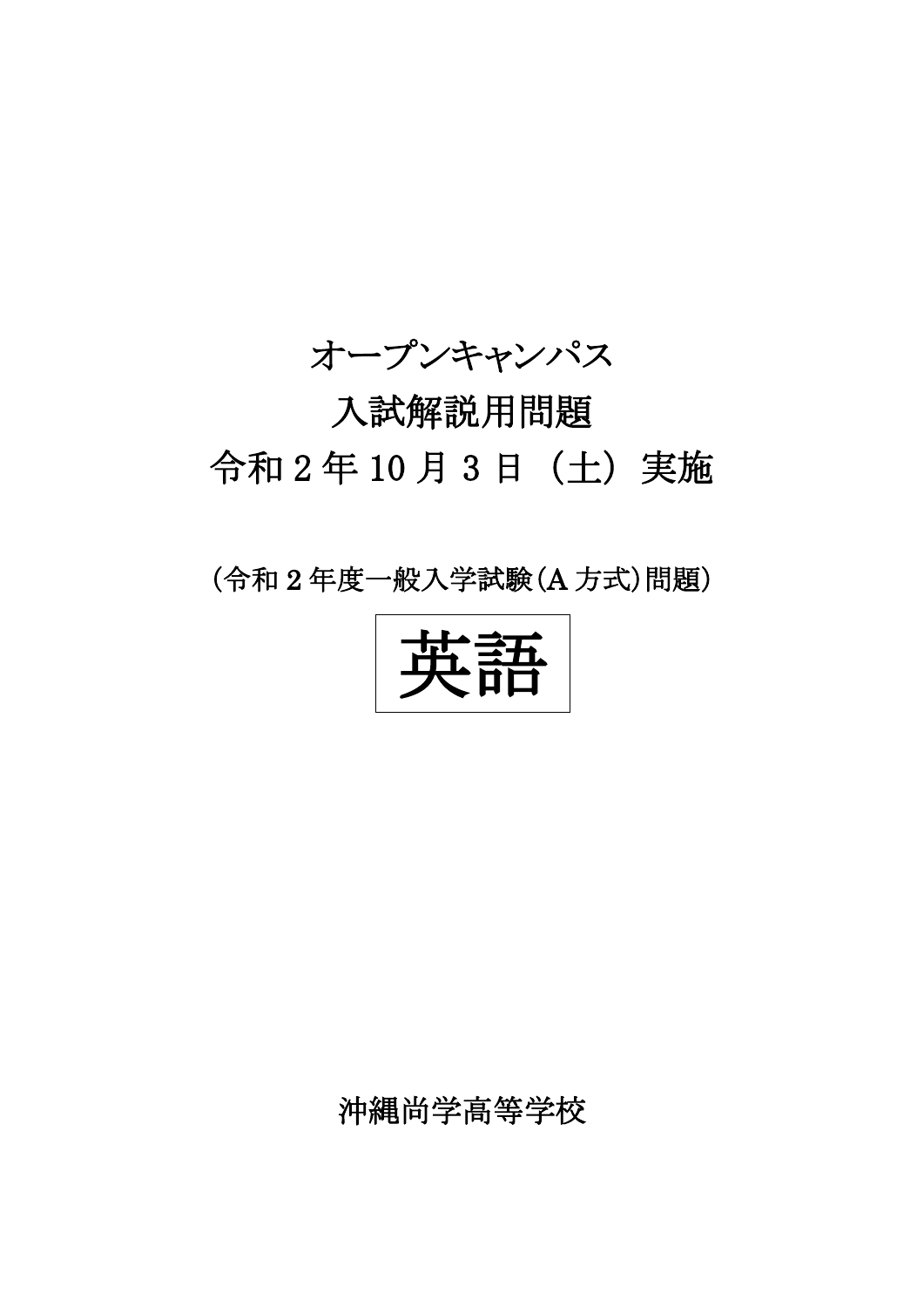|                | 選び、その番号を解答用紙に記入しなさい。                                           | (2点×20=40点) |                                                         |                    |  |  |  |  |  |
|----------------|----------------------------------------------------------------|-------------|---------------------------------------------------------|--------------------|--|--|--|--|--|
| 1              | The boys under the big tree (                                  |             | ) my friends.                                           |                    |  |  |  |  |  |
|                | (1) are                                                        | 2 have      | 3 has                                                   | $\circled{4}$ is   |  |  |  |  |  |
| $\overline{2}$ | $\lq\lq$                                                       |             | ) is the length of this river?" Tt is 90 miles."        |                    |  |  |  |  |  |
|                | 1 How far                                                      | 2 Which     | 3 What                                                  | 4 Where            |  |  |  |  |  |
| 3              | Hurry up, $($                                                  |             |                                                         |                    |  |  |  |  |  |
|                | 1 and                                                          | 2 but       | 3 or                                                    | $(4)$ so           |  |  |  |  |  |
| 4              | Ann (<br>) the tennis club when she was a high school student. |             |                                                         |                    |  |  |  |  |  |
|                | (1) belonged to                                                |             | 2 has been belonging to                                 |                    |  |  |  |  |  |
|                | 3 has belonged to                                              |             |                                                         | 4 was belonging to |  |  |  |  |  |
| 5              | My watch is $($<br>expensive than yours.                       |             |                                                         |                    |  |  |  |  |  |
|                | 1 less                                                         | 2 much      | $\circled{3}$ so                                        | $(4)$ very         |  |  |  |  |  |
| 6              | I didn't enjoy the soccer game. It was (<br>$\mathcal{L}$      |             |                                                         |                    |  |  |  |  |  |
|                | 1 bored                                                        | 2 boring    | 3 excited                                               | 4 exciting         |  |  |  |  |  |
| 7              | He (<br>) his daughter to become a singer.                     |             |                                                         |                    |  |  |  |  |  |
|                | 1 admitted                                                     | 2 advised   | 3 hoped                                                 | 4 let              |  |  |  |  |  |
| 8              | ) what to do, I asked her for help.<br>€                       |             |                                                         |                    |  |  |  |  |  |
|                |                                                                |             | 1 Knowing not 2 Not knowing 3 Not to know 4 To not know |                    |  |  |  |  |  |
| 9              | Lucy can hardly speak Japanese, (                              |             | $)$ ?                                                   |                    |  |  |  |  |  |
|                | 1 can she                                                      | 2 can't she | 3 doesn't she                                           | 4 does she         |  |  |  |  |  |
| 10             | If you hurry, you'll (<br>) up with her.                       |             |                                                         |                    |  |  |  |  |  |
|                | 1 catch                                                        | 2 put       | 3 set                                                   | 4 take             |  |  |  |  |  |
| 11             | Nana lives in Naha, (<br>) is about 30 kilometers from here.   |             |                                                         |                    |  |  |  |  |  |
|                | ① that                                                         | 2 when      | 3 where                                                 | 4 which            |  |  |  |  |  |

A 次の各文 1~20 の空所に入れるのに最も適当な語(句)をそれぞれ①~④の中から1つずつ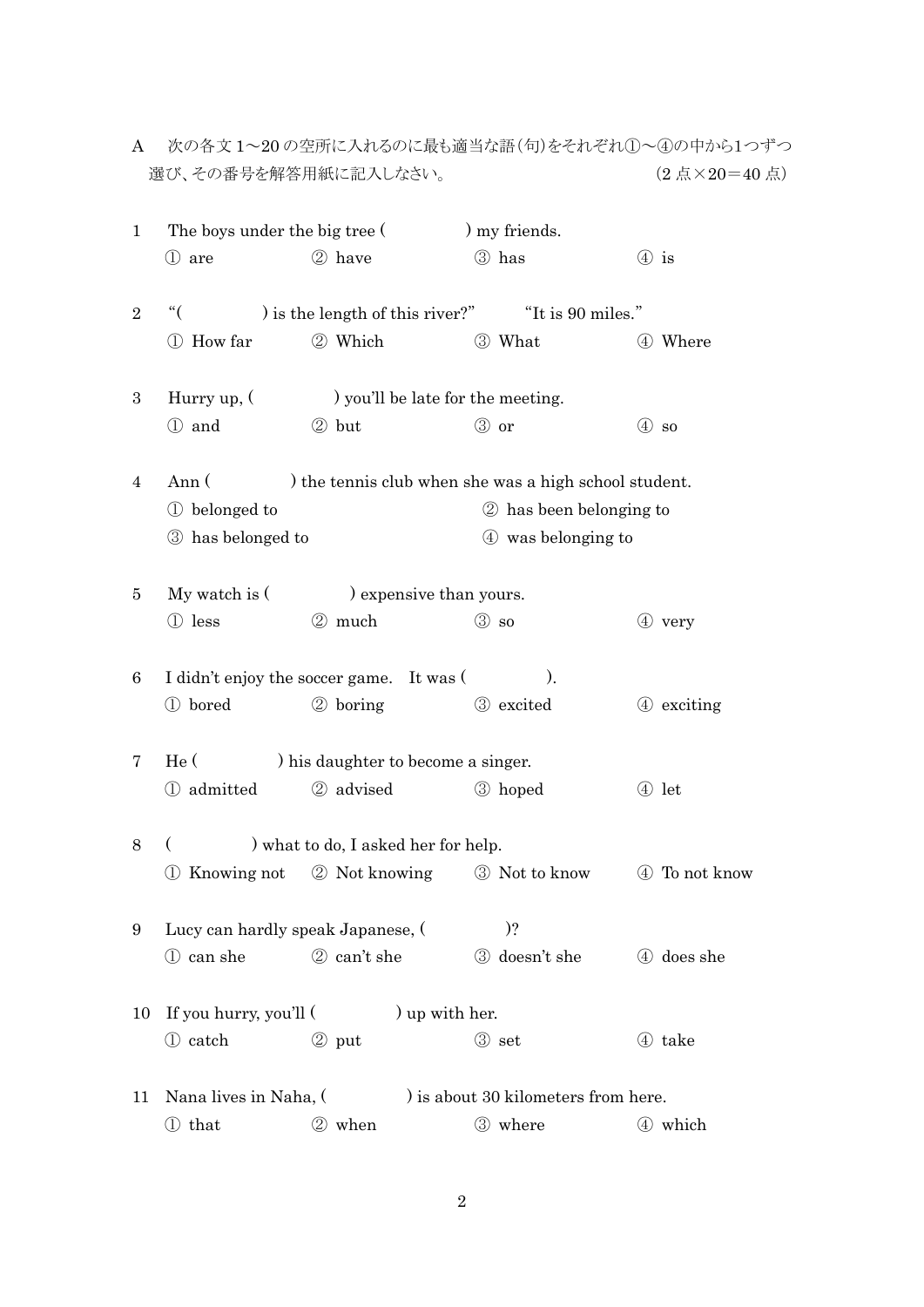| 12 | The students complained when the teacher gave them too ( |                                                             |  |                    |  | ).            |  |
|----|----------------------------------------------------------|-------------------------------------------------------------|--|--------------------|--|---------------|--|
|    | 1 many homework                                          |                                                             |  | 2 many homeworks   |  |               |  |
|    | 3 much homework                                          |                                                             |  | 4 much homeworks   |  |               |  |
| 13 | ) is a daughter of one's brother or sister.              |                                                             |  |                    |  |               |  |
|    | 1 An aunt                                                | 2 A cousin                                                  |  | <b>3</b> A nephew  |  | 4 A niece     |  |
| 14 | His opinion is quite different from (                    |                                                             |  | ).                 |  |               |  |
|    | $\textcircled{1}$                                        | $(2)$ me                                                    |  | 3 mine             |  | $(4)$ my      |  |
| 15 | I(                                                       | ) an apartment when I lived in Nago, but it was very cheap. |  |                    |  |               |  |
|    | 1 borrowed                                               | 2 lent                                                      |  | 3 loaned           |  | 4 rented      |  |
| 16 | Are you (<br>) or against my plan?                       |                                                             |  |                    |  |               |  |
|    | ① at                                                     | $\circledcirc$ by                                           |  | 3 for              |  | 4 on          |  |
| 17 | He has no house (<br>$\mathcal{L}$                       |                                                             |  |                    |  |               |  |
|    | 1 living                                                 | 2 living in                                                 |  | 3 to live          |  | 4 to live in  |  |
| 18 | The picture (                                            | by a little girl won the contest.                           |  |                    |  |               |  |
|    | 1 painted                                                | 2 painting                                                  |  | 3 to paint         |  | 4 was painted |  |
| 19 | We usually keep the window (                             |                                                             |  |                    |  |               |  |
|    | 1 lock                                                   | 2 locked                                                    |  | 3 locking          |  | 4 to lock     |  |
| 20 | He is very proud of $($ $)$ a student of that college.   |                                                             |  |                    |  |               |  |
|    | 1 being                                                  | 2 being not                                                 |  | <b>3</b> not to be |  | 4 to be       |  |
|    |                                                          |                                                             |  |                    |  |               |  |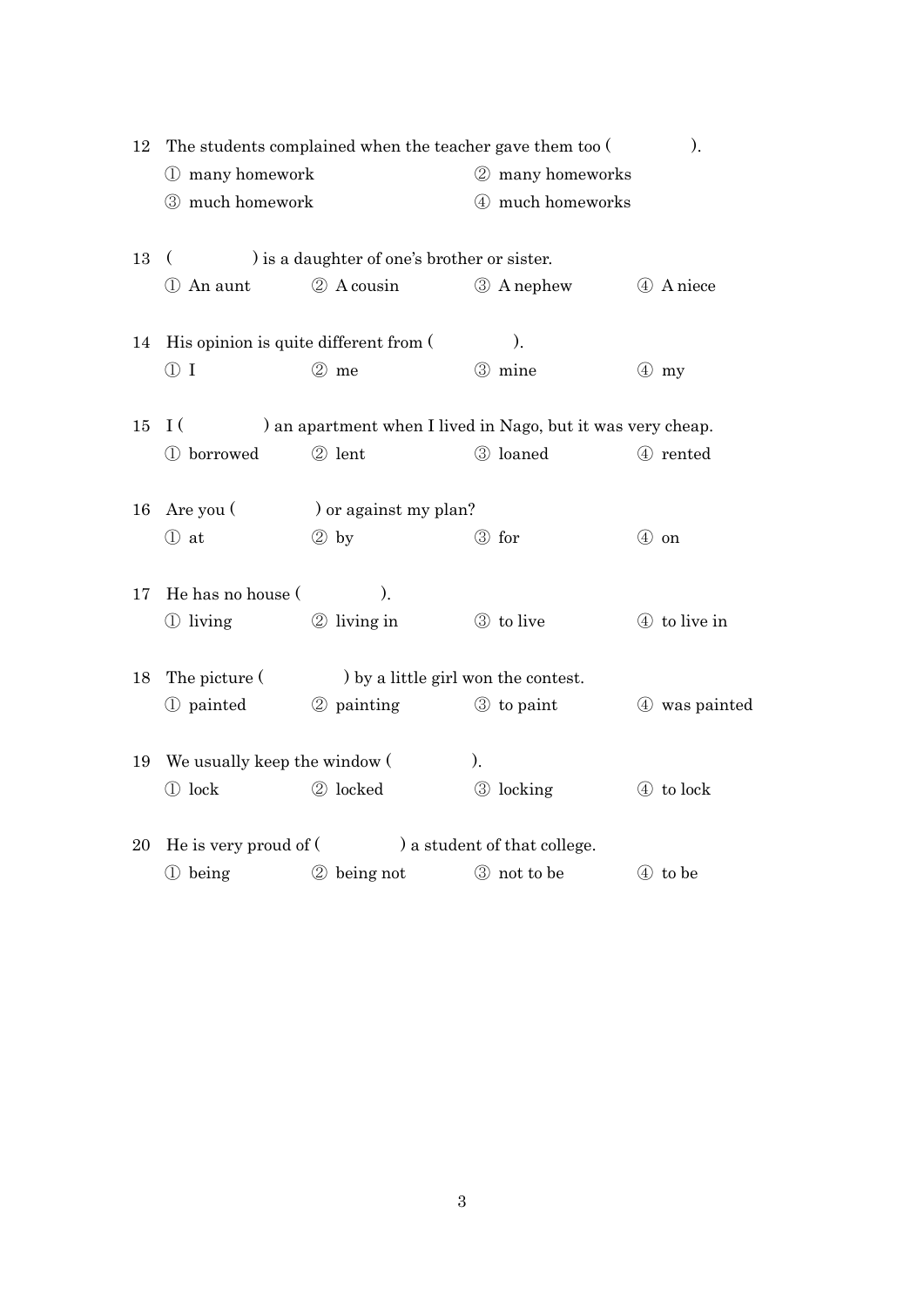- B 次の日本文 1~5 とほぼ同じ意味になるように、英文の( )に適当な英語を 1 語ずつ 入れなさい。 (完全解答 2 点×5=10 点)
- 1 私たちはまだ朝食を食べていない。 We have ( ) eaten breakfast ( ).
- 2 彼女は、彼がくれた指輪が好きだ。 She likes the ring  $()$  he  $()$  to her.
- 3 私は今日妹の面倒を見なければならない。 I have to ( ) ( ) my little sister today.
- 4 この絵は誰が描いたの。 Who was this picture  $($   $)$   $($   $)$ ?
- 5 暗くならないうちに帰りなさい。 Come back  $($   $)$   $($   $)$  gets dark.
- C 次の2つの英文(ア)(イ)がほぼ同じ意味になるように、(イ)の( )内に適当な語を 1 語ず つ入れなさい。 (完全解答 2 点×5=10 点)
- (1)  $(\mathcal{T})$  Kenji didn't say goodbye and left the room.  $(\n\prec)$  Kenji left the room ( ) ( ) goodbye.
- (2)  $(\mathcal{T})$  Let's play soccer when school is over.  $(\n\chi)$  Let's play soccer ( ) ( ).
- (3)  $(\mathcal{T})$  How old is this castle?  $(\n\gamma)$  When ( ) this castle ( )?
- (4)  $(\mathcal{T})$  My sister is free this weekend.  $(\n\prec)$  My sister has  $($  )  $)$  ( ) do this weekend.
- (5)  $(\mathcal{T})$  Today the sky is full of clouds.  $(\n\prec)$  ( ) is ( ) today.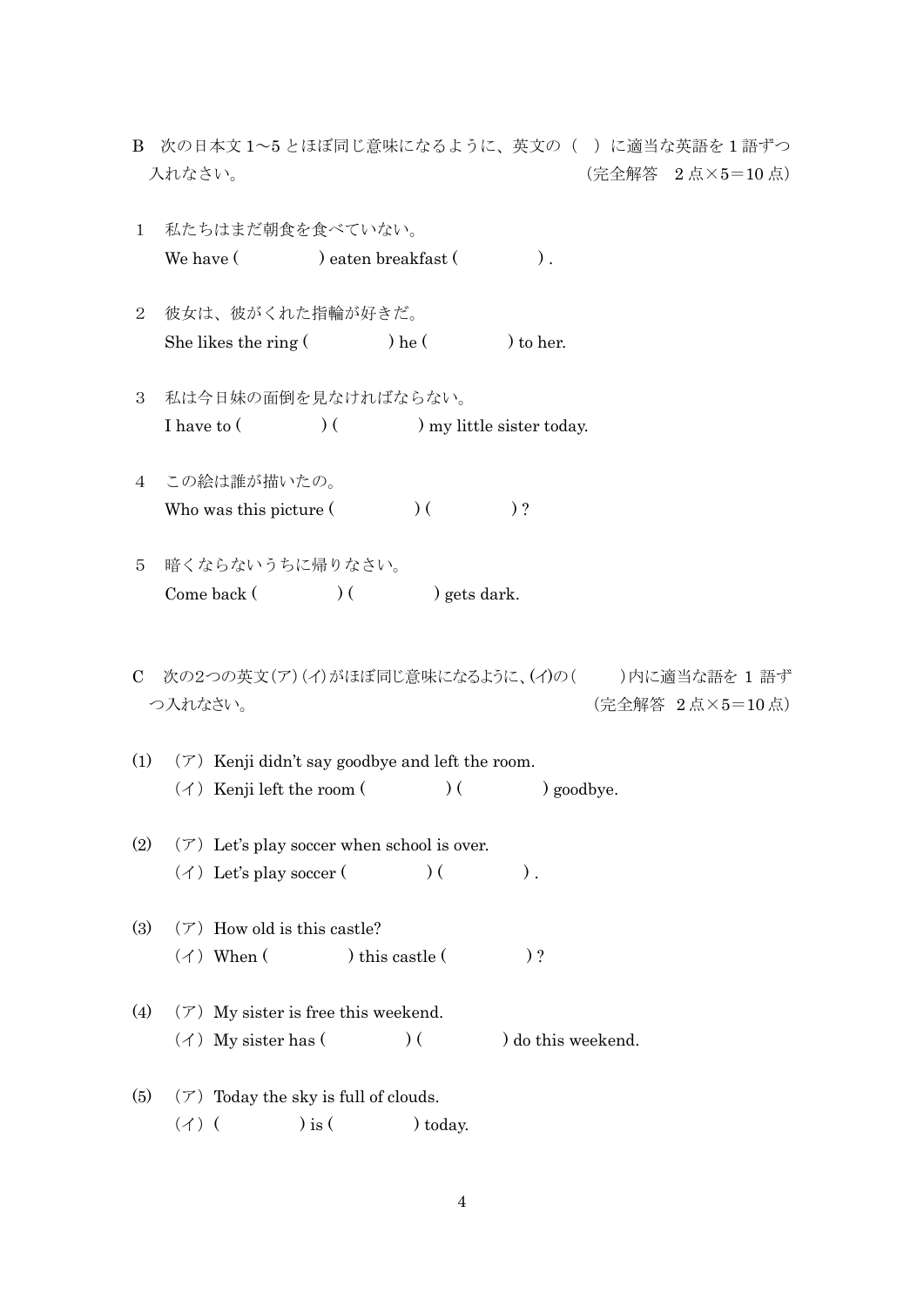- D 次の対話の空所を補うのに最も適当なものをそれぞれ①~④から1つずつ選び、その番号を 解答用紙に記入しなさい。 (2 点×5=10 点)
	- 1 A: I heard that you're going to Germany this summer.
- $B: ($ 
	- A : Wow. Four countries! How long are you going to travel?
	- B : I'm going to spend one week in each country, so I'll be in Europe for four weeks.
		- ① I'm going to with two of my friends.
		- ② That's right. I'm also going to Italy, France and England.
		- ③ I plan to take a bus tour.
		- ④ I don't want to go there alone.
- 2 A : Honey, have you found a place to have our son's birthday party?
	- B : Yes, I've found two. Party House has a pool, but it costs \$500. Okisho's Pizza is cheaper, but it's only a restaurant.
	- A : Well, it's a special day, so it's OK if it's a little expensive.
	- $($
	- B : All right. We should make sure everybody brings a towel.
		- ① Let's have it at Party House.
		- ② Let's look for another restaurant.
		- ③ Let's go to Okisho's Pizza.
		- ④ Let's find a different pool.
- 3 A : What did you do last weekend, Mary?
	- B: Oh, I went to a festival, and ( ) It's on the shelf over there.
	- A : I've never seen anything like it.
	- B : Yeah, it's over 300 years old. People used it to drink coffee.
		- ① I painted flowers on a pot.
		- ② I found an old plate.
		- ③ I made hot drinks.
		- ④ I bought an old cup.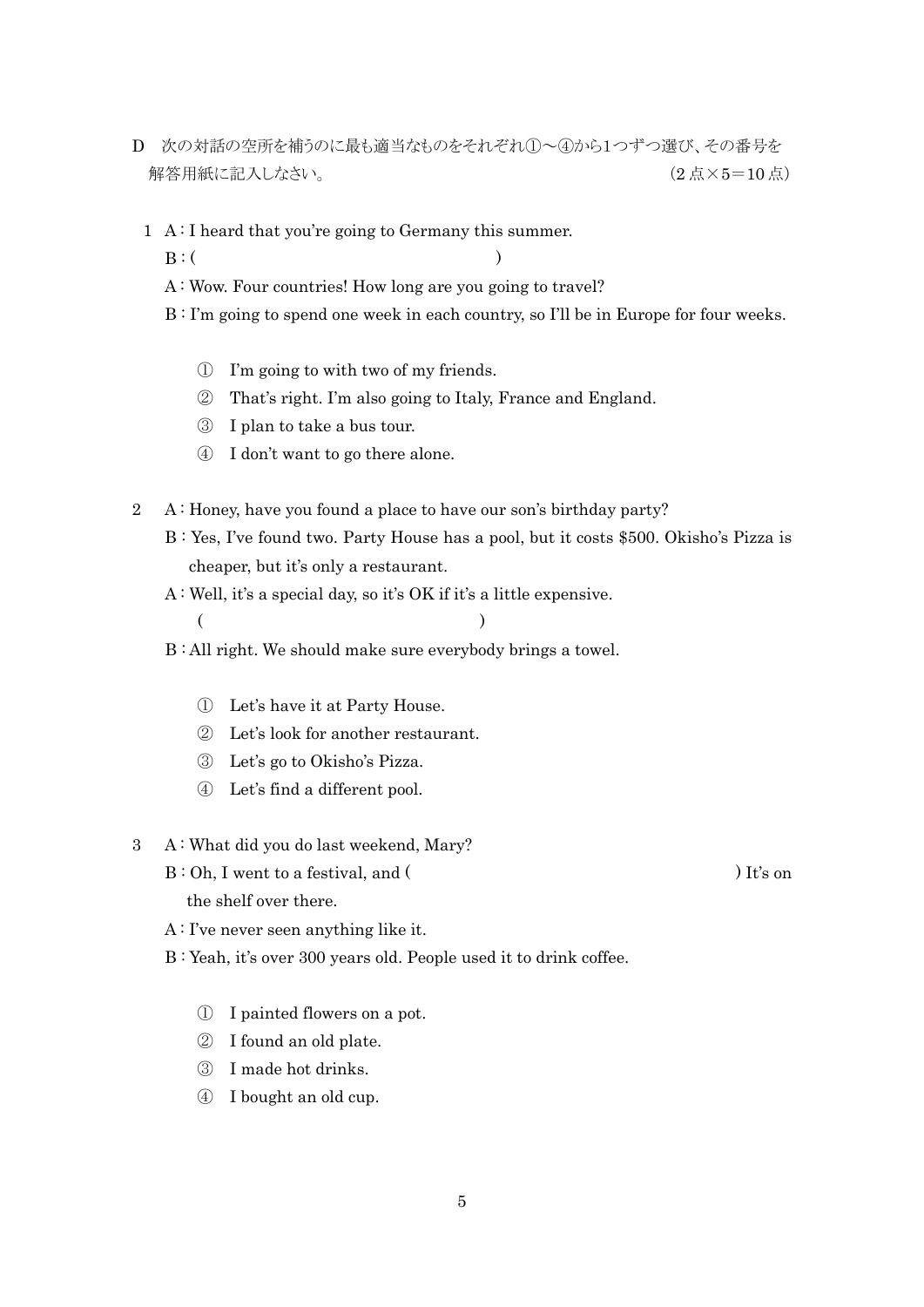- 4 A : You paid last time. Please let me pay today.
	- B : Are you sure? That's nice of you.
	- A : Of course. My treat. ( )
	- B : I'll take strawberry, then.
		- ① What kind of ice cream flavors do you want?
		- ② Are you much of a sweet person?
		- ③ How often do you come here?
		- ④ How long does it take to serve ice cream?
- 5 A : Hey, Kenta. Did you hear about Tom's new hobby?  $B: Yes, ($ 
	- A : He invited me to try it with him, but I didn't want to. I hate being in high places.
	- B : Me, too. And I don't think my arms are strong enough. Tom really loves it, though.
		- ① he goes to a Karate dojo.
		- ② he wants to be a pilot.
		- ③ he started rock climbing.
		- ④ he joined a baseball team.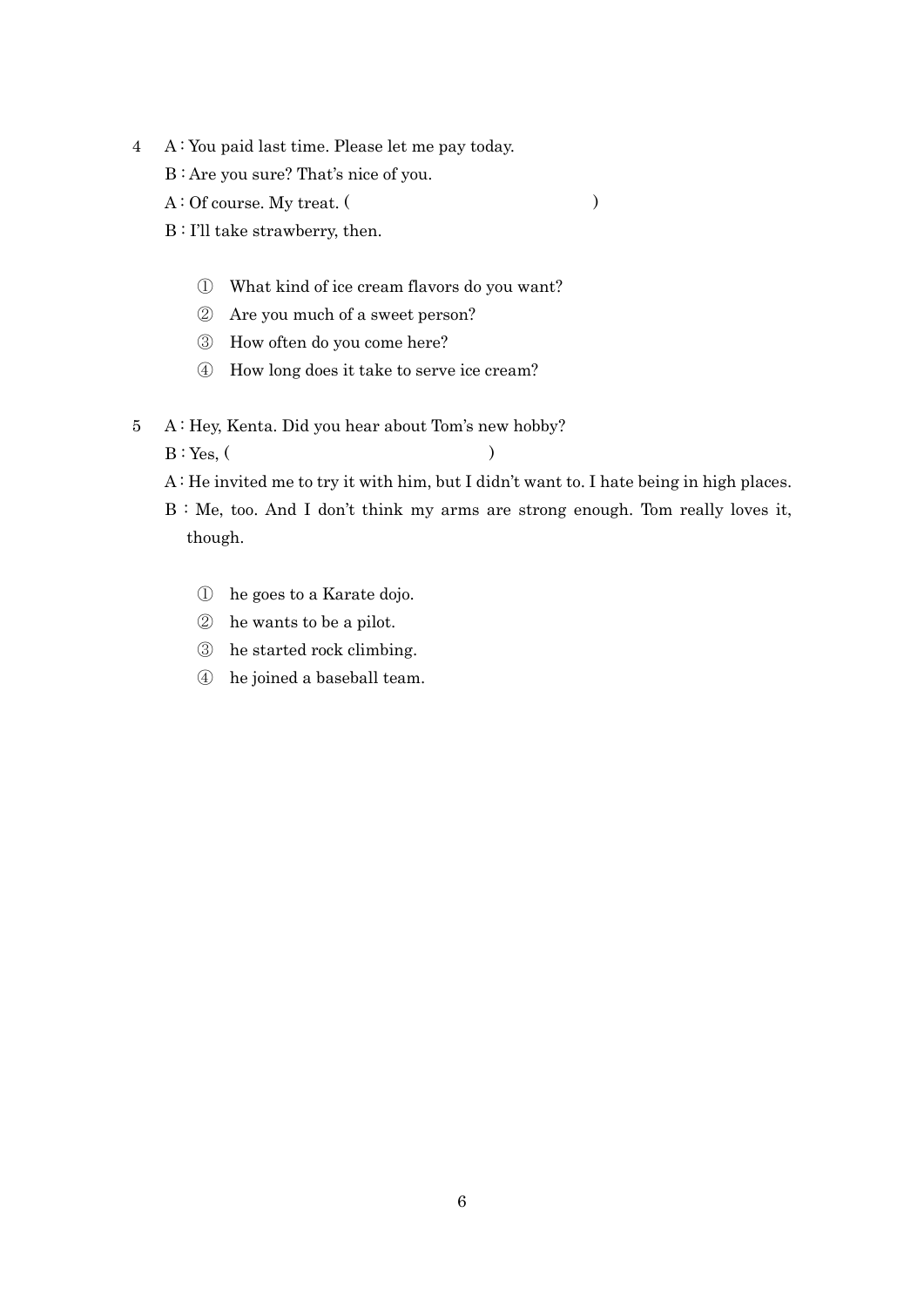I keep a dog, a small poodle called Spice. He's family to me: I talk to him, he listens. So, when I decided to move from Florida to Colorado, I gave him the news. He seemed to like the idea, \*<sup>1</sup>wagging his tail, nodding his head. I gave him his favorite food.

The first thing I had to think about was to find the easiest, most comfortable way to travel with Spice. Since I drive a small car, which has no space for much luggage, a 4,000-kilometer car journey alone with a dog didn't seem like a good idea. I decided to have the car sent by truck to Colorado, while Spice and I traveled by airplane. Neither of us knew what we were getting into.

This was our first flight together, and I had a lot to learn about taking an animal on a plane. Spice was required to travel in a  $*$ <sup>2</sup>carrier bag for a dog, and the airline had strict  $*$ <sup>3</sup> size specifications because the bag had to fit under the seat in front of me. Not every dog has the \*<sup>4</sup> temperament for this kind of \*<sup>5</sup> confinement, but fortunately Spice has good manners, even in difficult situations. He didn't seem to be enjoying it but he didn't say a word.

We were unlucky that we had a two-hour  $*^6$ layover in Chicago. I fully expected to walk Spice around the airport on his leash, stretching our legs until the next plane to Colorado. What I didn't know is that dogs must stay in their carrier even in the airport! I had to carry him in his heavy bag down many long paths to finally reach the outside of the terminal. My  $*^{7}$ top priority was finding an area covered with grass for a restroom break. By that point, we were both miserable. He was confused and nervous. I was very tired, a small woman carrying a 6.3-kilo dog in a carrier bag through a huge airport.

But we were only halfway done. We still had the hard time of going through the \*<sup>8</sup> security gate again, shoes off, Spice in and out of the bag, for the second time that day. Three hours later and we finally reached Denver. Then a shuttle bus for another hour and a half to our  $*^9$  destination, the small city of Fort Collins, our new home. The bus driver was kind and allowed Spice out of the carrier for the ride. Neither of us had eaten all day. Spice had a rest in my lap looking up at me. His eyes were saying something. All I could say was, "I promise, never again." Then I gave him his favorite food. (Beverly A. Jackson, The Japan Times Alpha, 2019,11,15, modified)

\*1wag「振る」 \*2carrier bag「(犬を入れる)手さげかばん」 \*3size specifications「大きさの規定」 \*4temperament「気性」 \*5confinement「閉じ込められること」 \*6layover「乗り継ぎの待ち時間」 \*7top priority「最優先事項」 \*8security gate「防犯ゲート」 \*9destination「目的地」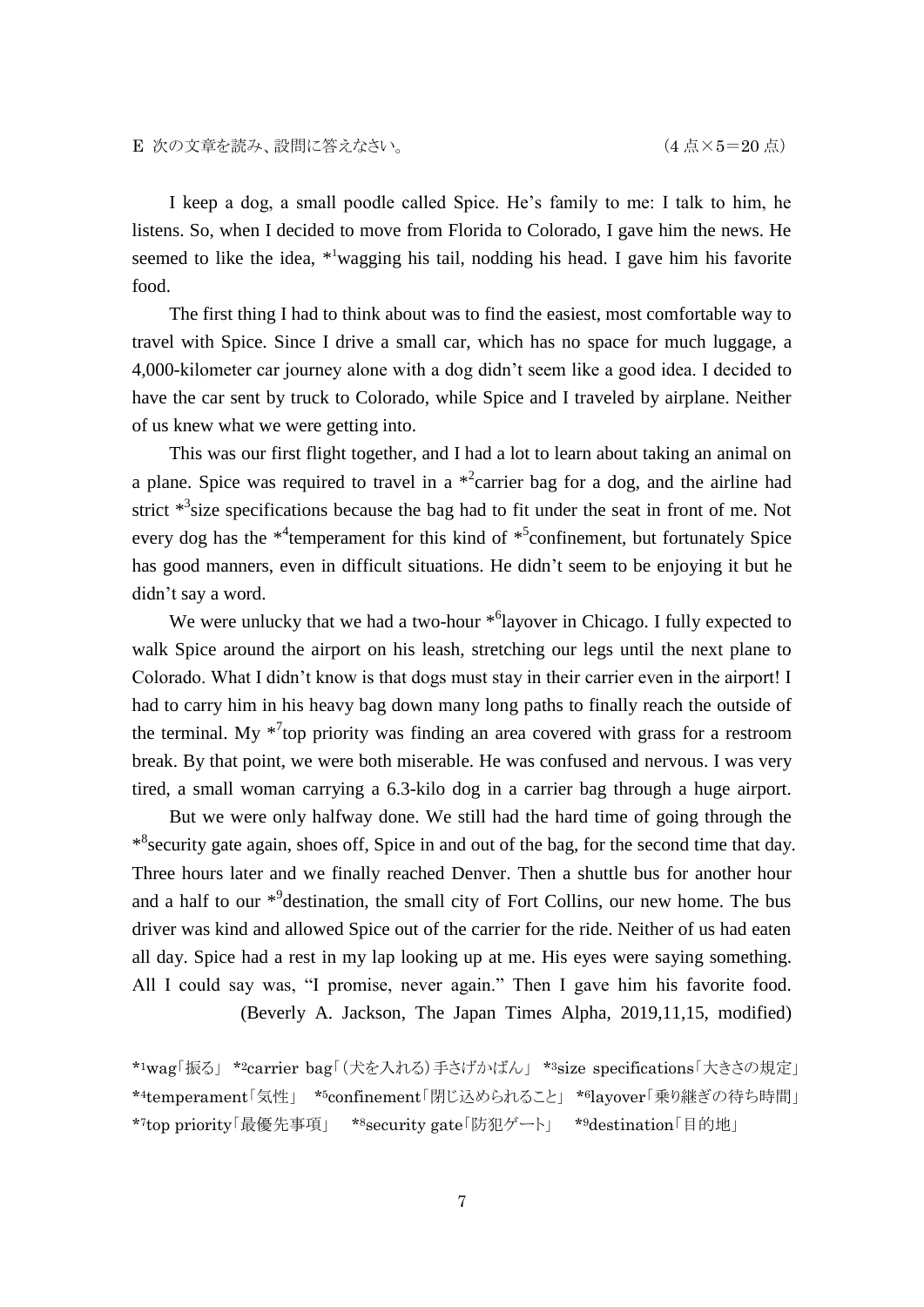- 1. According to the 1st and 2nd paragraph,  $(1)$ 
	- Spice didn't want to listen to the news.
	- the easiest and most comfortable way to travel to Colorado was to drive my car.
	- I gave the news of moving to Colorado because Spice wagged his tail.
	- I gave Spice's favorite food because he liked the idea of moving to Colorado.
- 2. According to the 3rd paragraph,  $(2)$ 
	- I learned that Spice was enjoying our first flight together.
	- in the plane, Spice had to stay in the carrier bag.
	- the carrier bag was too small for Spice to fit into.
	- Spice felt very happy during the flight.
- 3. Which of the following statements is true about the 4th paragraph?  $(3)$ 
	- Spice and I could stretch our legs in the airport.
	- I could walk Spice around the airport on his leash.
	- I couldn't reached the outside of the terminal.
	- I carried Spice in the carrier bag through a very large airport.
- 4. According to the last paragraph,  $(4)$ 
	- we rode a shuttle bus for three hours.
	- the shuttle bus took 90 minutes to arrive at our new home.
	- the bus driver was kind and our ride to Fort Collins cost nothing.
	- Spice's eyes were saying something like "I never travel with you again".
- 5. What would be the best title for this passage? ( 5 )
	- My Travels with Spice
	- My Small Poodle Spice
	- My Tragic Day at the Airport
	- My New Home Colorado